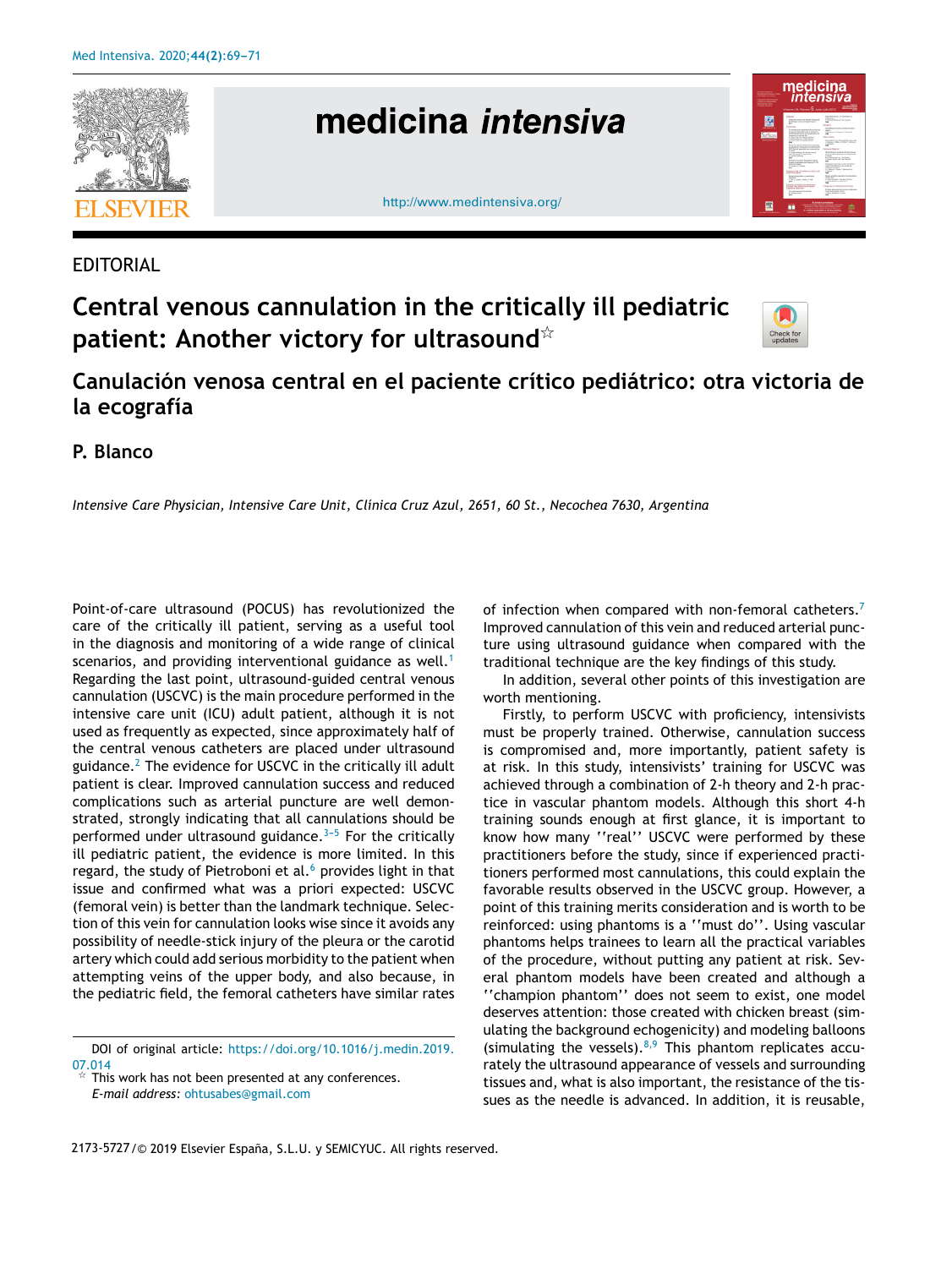

**Figure 1** Real-time techniques for ultrasound-guided vascular cannulation. Upper panel: short axis, out-of-plane technique. (a) The needle is inserted at the middle of the transducer and then is advanced; (b) Corresponding ultrasound images. The needle is observed as an echogenic spot (arrow) along with flattening of the anterior vessel wall. Lower panel: long axis, in- plane technique: (c) The needle is inserted and advanced from one corner of the transducer; (d) Corresponding ultrasound images. The needle is entirely observed (arrows), including the bevel (arrowhead) inside the vessel.

affordable, and allows practitioners to perform multiple punctures over the entire training session given that balloons (vessels) are easily filled and replaced. Also, varying degrees of complexity can be created, for example, changing vessel depth and/or using smaller or even partially filled balloons, simulating hypovolemic veins.<sup>8</sup>

Secondly, a few comments regarding the USCVC approach and the vein size. As it is known, the out-of-plane and the in-plane technique have advantages and disadvantages, and one or the other can be chosen based not only on operator preference, but also considering other characteristics such as the size of the vein or the spatial relation between the vein and the artery. Briefly, the out-of-plane cannulation technique is performed when the vessel is in the short axis, and, after the vein is centered on the screen, the needle is inserted at the middle of the transducer and then is advanced intersecting the ultrasound beam. The needle is visualized as an echogenic spot entering from superficial tissues up to the desired vessel; movement of superficial tissues and flattening of the anterior vessel wall are also observed as the needle is advanced (Fig. 1a and b). Since the needle tip often exceeds the body of the transducer as is inserted, the needle shaft and needle tip cannot be clearly differentiated in this approach. The out-of-plane technique is better to control the needle at the sides of the vein, and thus preferable to be used when the vein is next to the artery. Also, when the vein is large and close to the transducer, the out-of-plane technique offers a rapid way for the needle to enter into the vein, without wasting time or adding

extra complexity if an in-plane technique is attempted (see below). While distinguishing the needle tip versus the needle shaft can be challenging when using the out-of-plane approach and this is a key factor that is associated with an increased incidence of perforation of the posterior vessel wall, the walkdown or ''follow the tip'' maneuver aids in improving needle tip recognition and should be routinely used in out-of-plane cannulations.<sup>3</sup> The in-plane cannulation technique is performed when the vessel is in the long or in the oblique-axis, and the needle is inserted and advanced from one corner of the transducer following the path of the ultrasound beam; the needle is clearly depicted (shaft and tip) as advanced from superficial tissues up to the desired vessel (Fig. 1c and d). To do this accurately, an excellent alignment between the ultrasound beam and the needle is required with this approach, otherwise, cannulation will not be successful and complications may arise, such as posterior vessel wall perforation or injuring a structure at the sides of the desired vessel. $3$  In contrast to the out-of-plane technique, the in-plane approach offers a better control of the needle tip and thus, for example, when the vein is mounted over the artery, aids in controlling the needle tip and minimizing the risk of perforating the posterior venous wall and puncturing the artery. It would be important to know which approach was preferred in this investigation, the reasons behind it and if there is a difference between the two approaches in cannulation outcomes.

Regarding vein size, it would be interesting to detail if in this study a cut-off vein diameter was related with